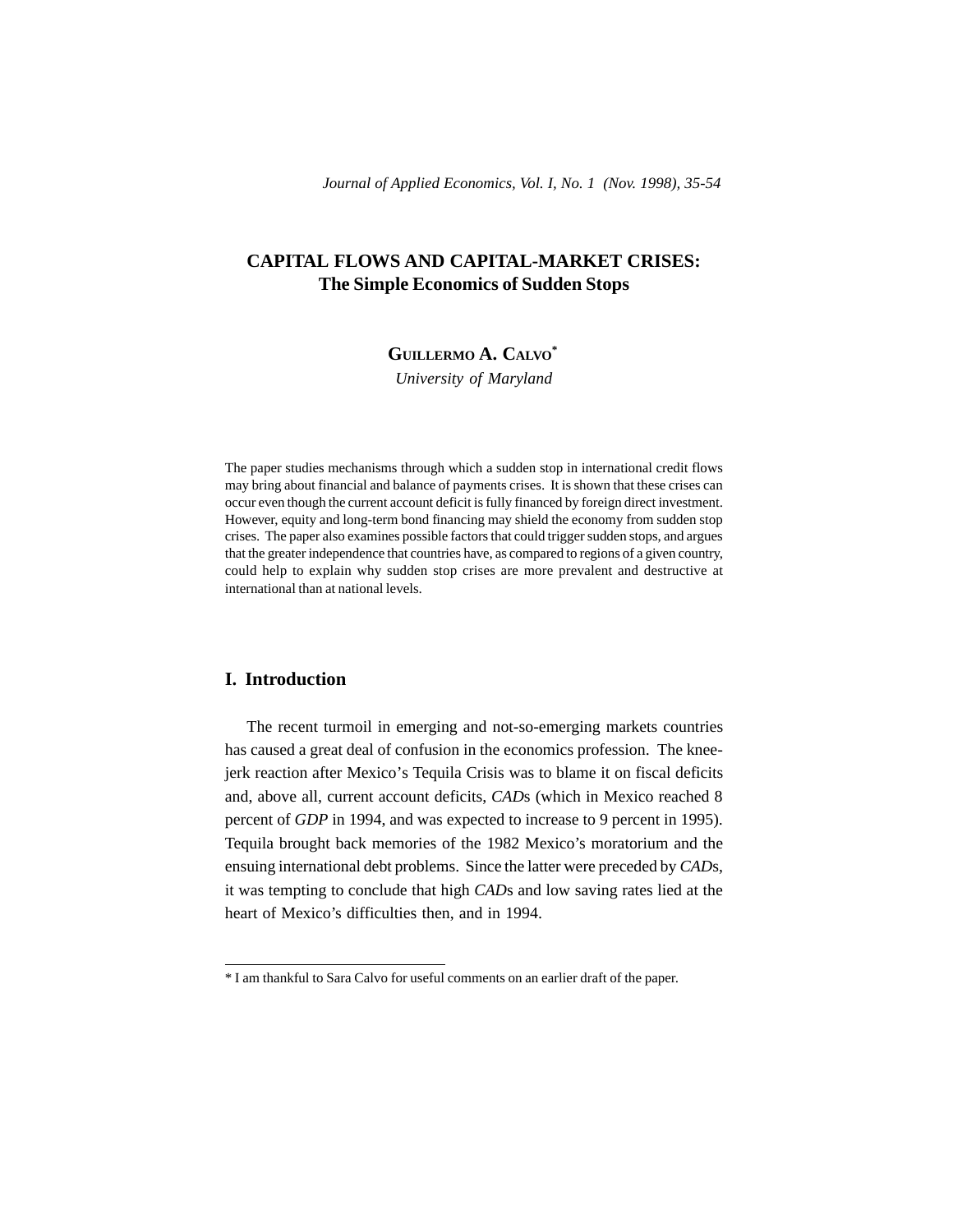But the 1997/98 Asia Crisis raised serious doubts about the corollary's relevance. In contrast to Mexico and the rest of Latin America (except for Chile), Asian countries exhibited enviably high saving rates and, in some cases, either low *CAD*s (Indonesia) or large surpluses (Taiwan). Moreover, and to add to the profession's confusion, the Asian crisis appears to be deeper and longer-lasting than the Tequila. Of course, confusion will never stop economists from advancing new conjectures or redressing old ones. For example, on the one hand, there is still a sturdy bunch claiming that *CAD*s are the main culprit ("after all, it started in high *CAD* Thailand").<sup>1</sup> On the other hand, the "floaters" are becoming more conspicuous claiming that the fundamental error was not to allow for greater exchange rate flexibility. Their appeal is increasing because exchange rates have greatly devalued after crises.2 Finally, in the din of cacophonous voices, the air is pierced with denunciations of "moral hazard," "short-term foreign-exchange denominated debt," "crony capitalism," and so on.

Consequently, time seems to be ripe for going back to basic accounting identities and economic principles. As I will argue, familiar identities still have a wealth of untapped wisdom. In particular, I will use them to discuss the mechanics of a sudden stop in capital inflows (it need not result in capital outflow), and show that this could have large deleterious effects on the economy, validating the pessimistic conjectures that likely led to the initial stop.3 I will show that the resulting shock need not put into question the country's solvency in order for the pessimistic conjectures to become self-

<sup>&</sup>lt;sup>1</sup> The IMF appears to subscribe to that view and is chastising countries like the UK, US, Argentina and Chile for their widening *CADs* (despite, in the same breath, extolling the virtues of an unfettered capital market!).

<sup>&</sup>lt;sup>2</sup> Interestingly, very few commentators realize that if these very same countries had floated their exchange rates a while before crisis hit, their currencies would likely have appreciated, not depreciated.

<sup>&</sup>lt;sup>3</sup> The expression "sudden stops" was inspired by a bankers "adage" it is not speed that kills, it is the sudden stop," quoted in Dornbusch et al (1995).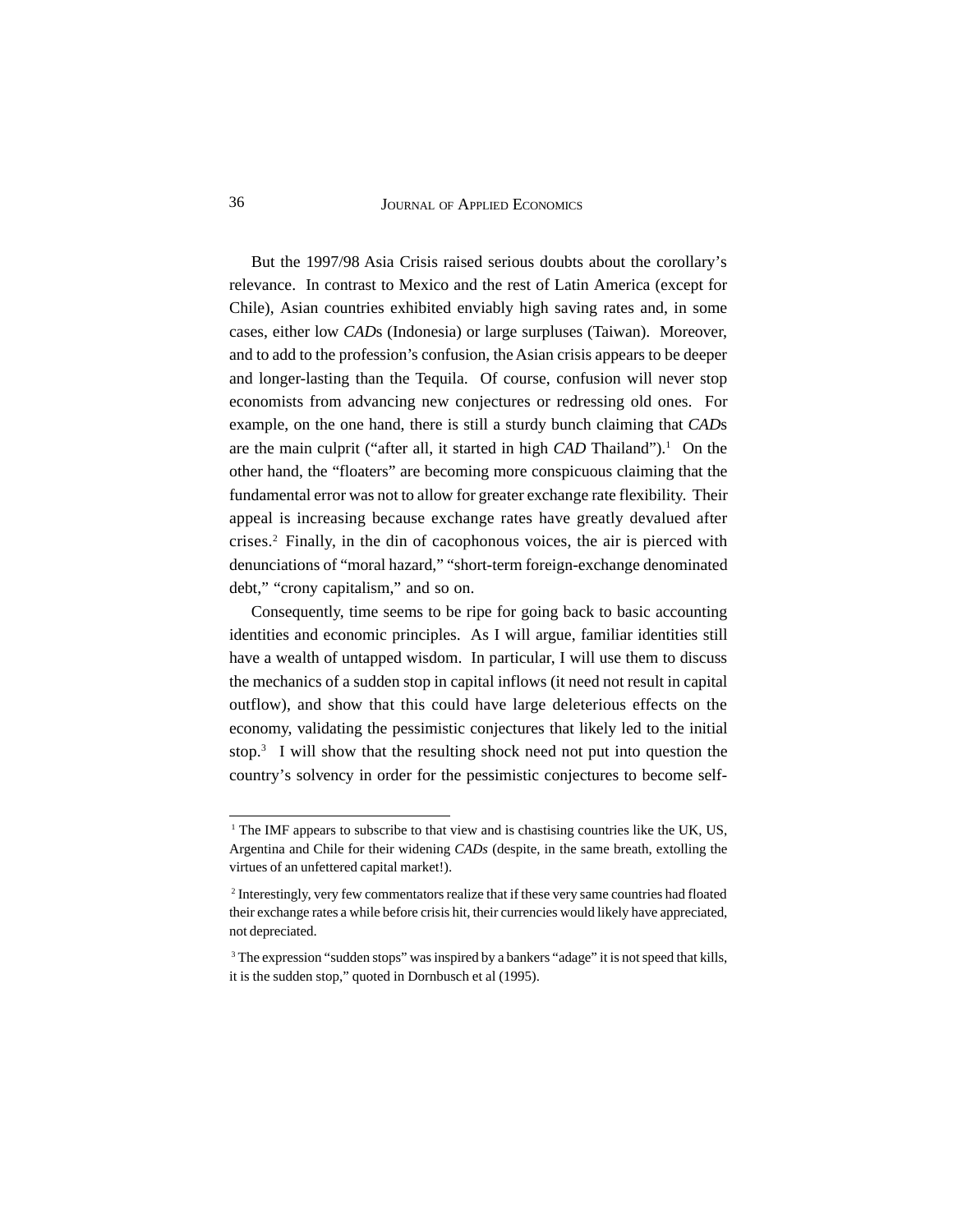fulfilling. For instance, the shock could be reflected in a downward shift in marginal factor productivities due to associated bankruptcy and financial disruption.

Although debt maturity structure and currency denomination are important, I will show that capital-market crises could take place even though most capital inflows took the form of foreign direct investment.

The paper is organized as follows. Sections II and III present the core results in the context of a non-monetary economy. Section IV discusses extensions to a monetary framework. Finally, Section V concludes and discusses some policy alternatives. An appendix analyzes a model in which bankruptcies sprout as a result of a anticipated fall in the *CAD*.

A caveat is in order. The paper aims at laying out some basic mechanisms whereby sudden stops can trigger a crisis, including self-fulfilling prophesy mechanism that help to rationalize sudden stops. However, the paper stops short of providing a framework that could be used to *predict* sudden stop crises. Thus, for instance, although the discussion highlights some early warning indicators, it produces no theory that can help to attach a *probability* of crisis to each of those. This is so because the explicit and implicit models in the paper display multiple equilibria, and no theory is provided on how those equilibria are actually selected.4

# **II. Effects of a Capital Inflows Slowdown:The Non-Monetary Economy**

Abstracting from errors and omissions, the following is an accounting identity in a non-monetary economy:

$$
KI = CAD,\tag{1}
$$

where *KI* and *CAD* stand for capital inflows and current account deficit in,

<sup>4</sup> Hence the expression "Simple Economics" in the subtitle of the paper.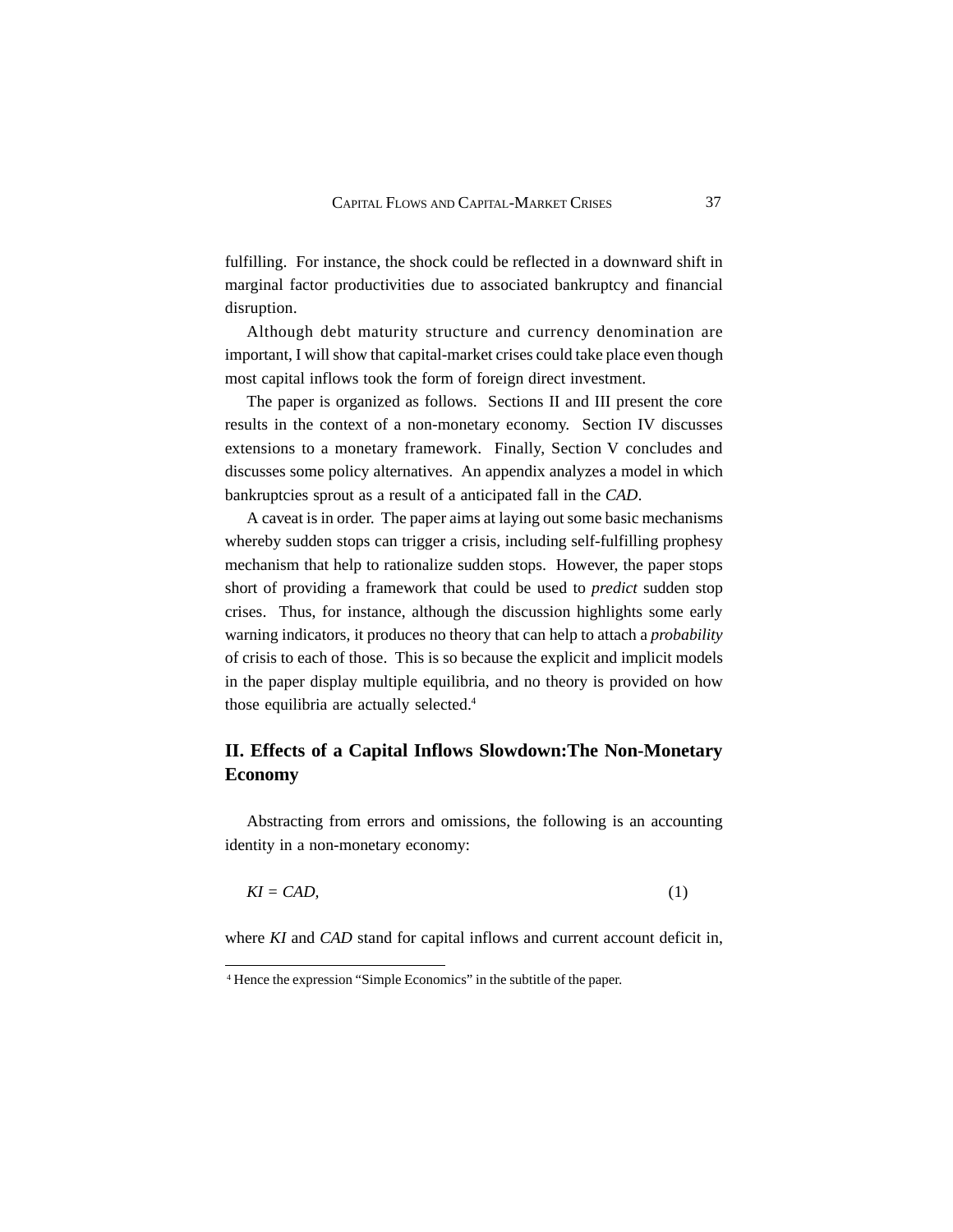say, tradable goods. Moreover, for both a monetary and non-monetary economy, and distinguishing between tradable and nontradable goods, the following identity holds:

$$
CAD = Z - GNP = Z^* - GDP - NFTA \tag{2}
$$

where *Z*, *Z*<sup>\*</sup>, *GNP*, *GDP*<sup>\*</sup>, and *NFTA* are, respectively, aggregate demand, demand for tradables, gross national product, gross domestic product of tradables and net factor transfers abroad.

A capital-inflows episode is a period during which *KI* shows a sharp and sustained increase which, by equation (1), is also a period of high *CAD*s. Thus, a sudden stop in *KI* implies a sudden contraction in *CAD* which, by equation (2), could be accommodated by lowering the demand for tradable goods with no output cost.

However, this is unlikely to be the case. Given the real exchange rate, lower *Z\** is likely to be accompanied by a lower demand for nontradable goods, *Z - Z\** . In a flexible-prices world, the latter implies a higher real exchange rate (i.e., a decline in the relative price of nontradables with respect to tradables). Sudden stop means that the change is largely unexpected and, therefore, loans to the nontradable sector (e.g., real estate) extended under the expectation that previous relative prices were, on the whole, permanent, could become nonperforming. This, in turn, could lead to across-the-board bankruptcies (see Appendix for an example).

The damage associated with a sudden stop of capital inflows, thus, depends on how easy it is to accommodate the associated fall in the *CAD*. In this respect, I would advance the following conjecture:

1. The larger is the share of consumption in total expenditure *Z* and, in particular, on *Z\** , the more pronounced will be the damage to the real economy from a fall in the *CAD*.

Conjecture 1 may not sound terribly new because it brings to mind the warning that economists concerned about a country's solvency use to make,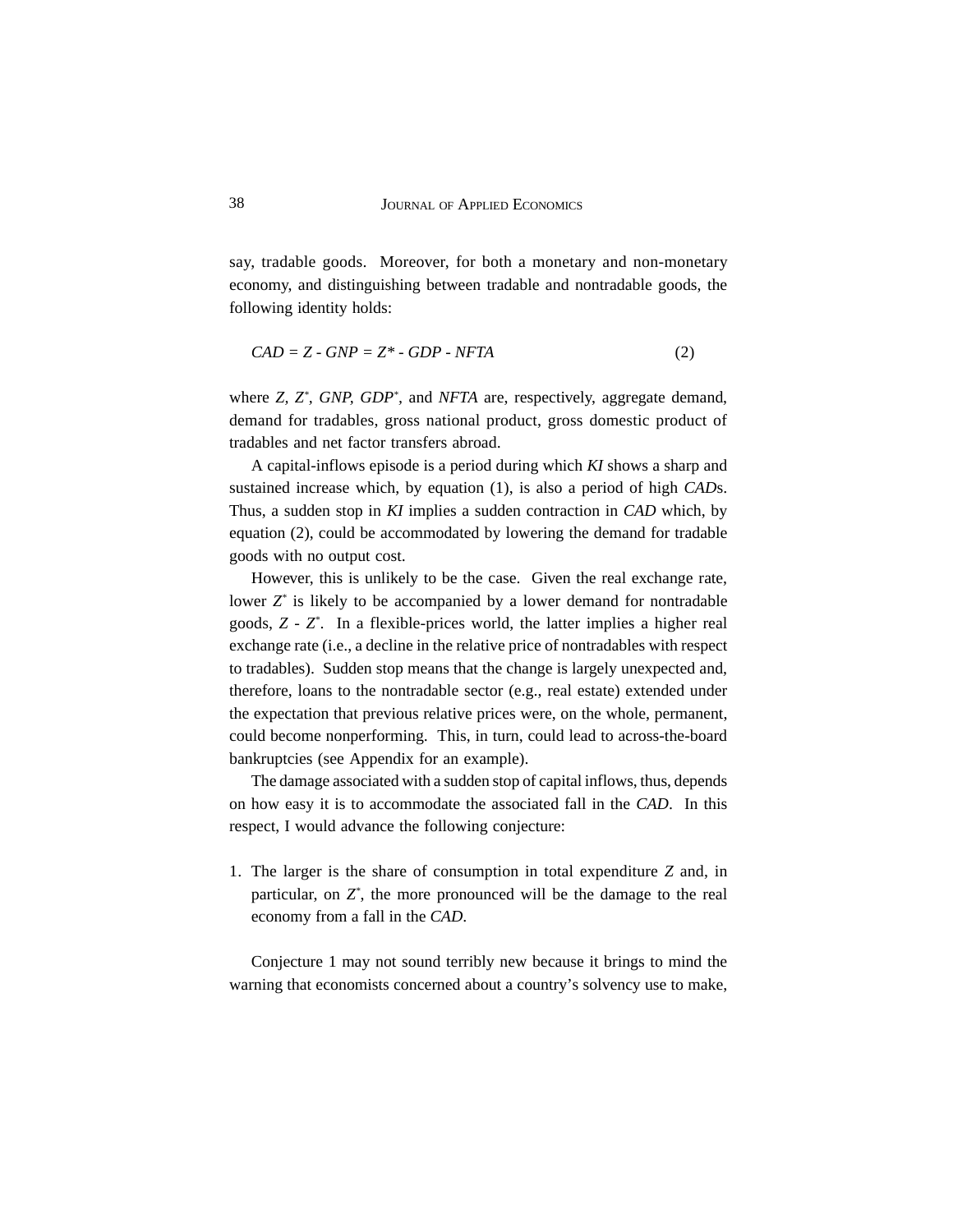based on the observation that investment makes it easier to repay a country's debt.5 My conjecture, however, has an entirely different basis. It relies on the guess that consumption of tradable goods is more labor-intensive than investment of tradable goods.<sup>6</sup> Since labor is the nontradable good *par excellence*, this guess implies that the same reduction in aggregate demand for tradable goods will result in a larger cut in the demand for nontradables, the larger is the share of consumption in the demand for tradable goods. And, of course, the larger is the cut in the demand for nontradables, the larger will be the real devaluation Β and, therefore, the deeper will be the ensuing financial turmoil.

*Sudden Stops and Debt Maturity.* The above discussion made no reference to the maturity structure of the country's debt, an issue that has received a lot of attention after the recent crises. The theory of sudden stops is, in principle, independent of the maturity structure. Consider, for example, the case in which the *CAD* is entirely financed by foreign direct investment, *FDI*. At one extreme, all of *FDI* takes the form of new investment and, therefore, by previous reasoning, sudden stops should not be of major concern. At the other end, *FDI* takes the form of purchases of existing firms. In principle, this need not be translated into a higher *CAD*. Conceivably, this transaction could give rise to an equal-value asset accumulation in the opposite direction, in which the sellers of domestic assets acquire foreign assets of equal worth, resulting in no change in *KI*. Thus, if a higher *CAD* takes place it means that the original owners (or someone else in the domestic chain) are using the proceeds to increase aggregate spending. The fact that the *CAD* has its origins in *FDI* is not relevant. *How* it is spent, is (recall conjecture 1 above).

Although previous discussion shows that the impact of a cut in *KI* is, in principle, independent of the debt maturity structure, the actual size of the cut is not so. Debt maturity structure (more specifically, *residual* debt maturity

<sup>&</sup>lt;sup>5</sup> For a discussion about the irrelevance of the solvency analysis, see Calvo (1998 a).

<sup>&</sup>lt;sup>6</sup> Think of the many retailers wrapping up cheap Taiwan toys, and the few stevedores needed to unload an expensive piece of machinery.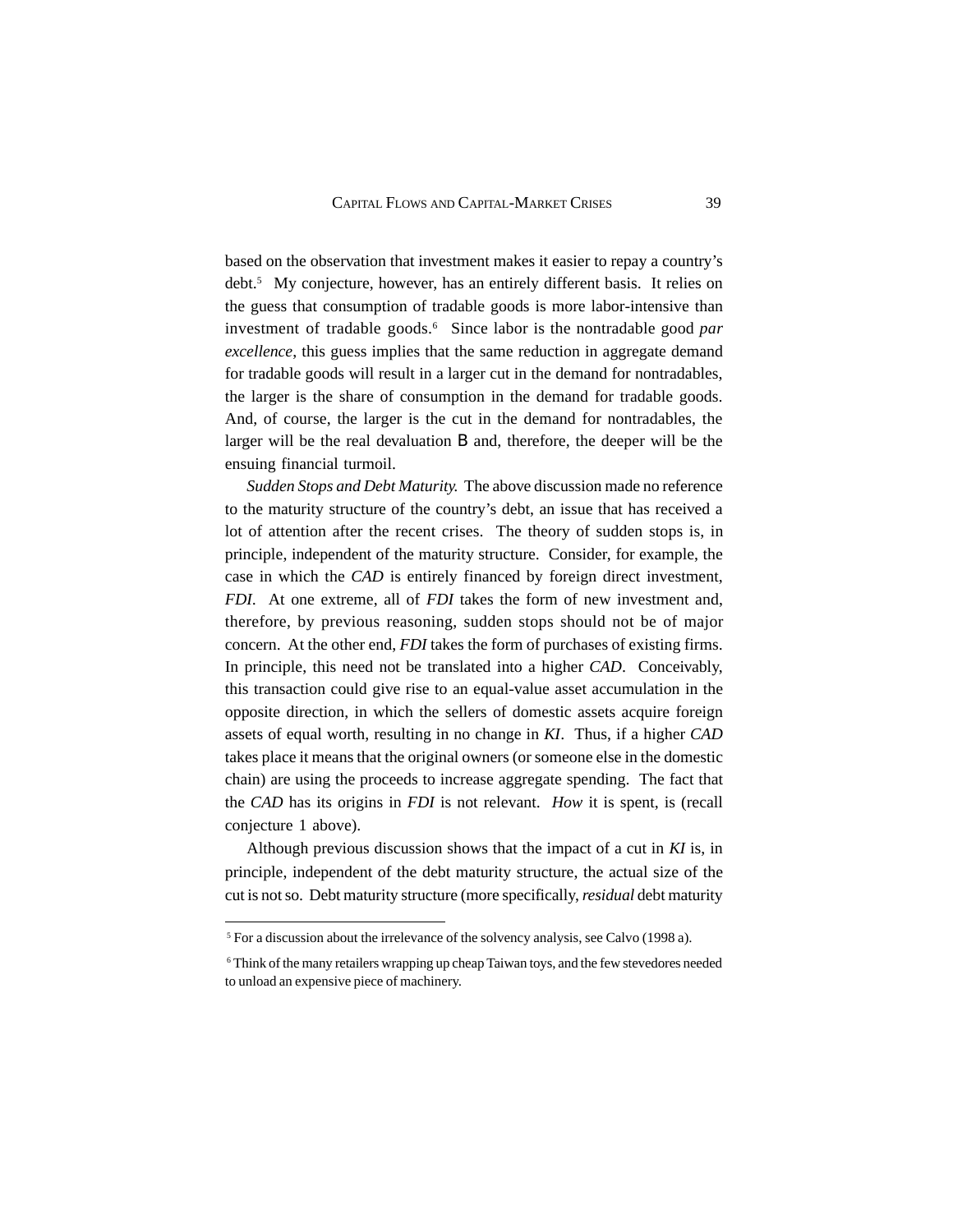structure, i.e., the time profile of maturing debt) is relevant in assessing the *potential reversal* of capital flows (in our notation, the largest possible shortrun fall in *KI* ). In addition, one would need to determine the probability of debt *refinancing*. The latter, in turn, depends on considerations like the country's standing with the IMF and key G7 countries (recall, Korea and Mexico), and its ability to retaliate if official refinancing is not forthcoming (via trade restrictions, for example). In any case, it appears reasonable to conjecture that

2. The shorter is the residual maturity structure of a country's debt, the more fertile will be the ground for a sudden stop crisis.

### **II. The** *Why* **of Sudden Stops**

The above discussion assumed a sudden slowdown in capital inflows, and took it as exogenous. The task of this section will be to argue that conjectures that originally lead to a sudden stop may come to be true through a self-fulfilling prophesy mechanism.

I can offer two different lines of reasoning:

- 1. The capital inflows slowdown could push the economy into insolvency, and/or
- 2. could drastically lower the "average and marginal productivity of physical capital" as a result of, say, socially-costly bankruptcy battles following sharp, and largely unexpected, changes in relative prices (as discussed in previous section).

Point 1 does not appear to be highly relevant, especially in the case of Asia.<sup>7</sup> Thus, I will focus on point 2. To support the view behind point 2,

<sup>&</sup>lt;sup>7</sup> It should be noted, however, that even though the shock does not push the economy into bankruptcy, an observationally equivalent situation from the viewpoint of investors could develop if the shock lowers the country's *willingness* to pay. This issue was raised by some Mexico's observers in connection with the PRI's loss of popularity after the 1994/95 crisis.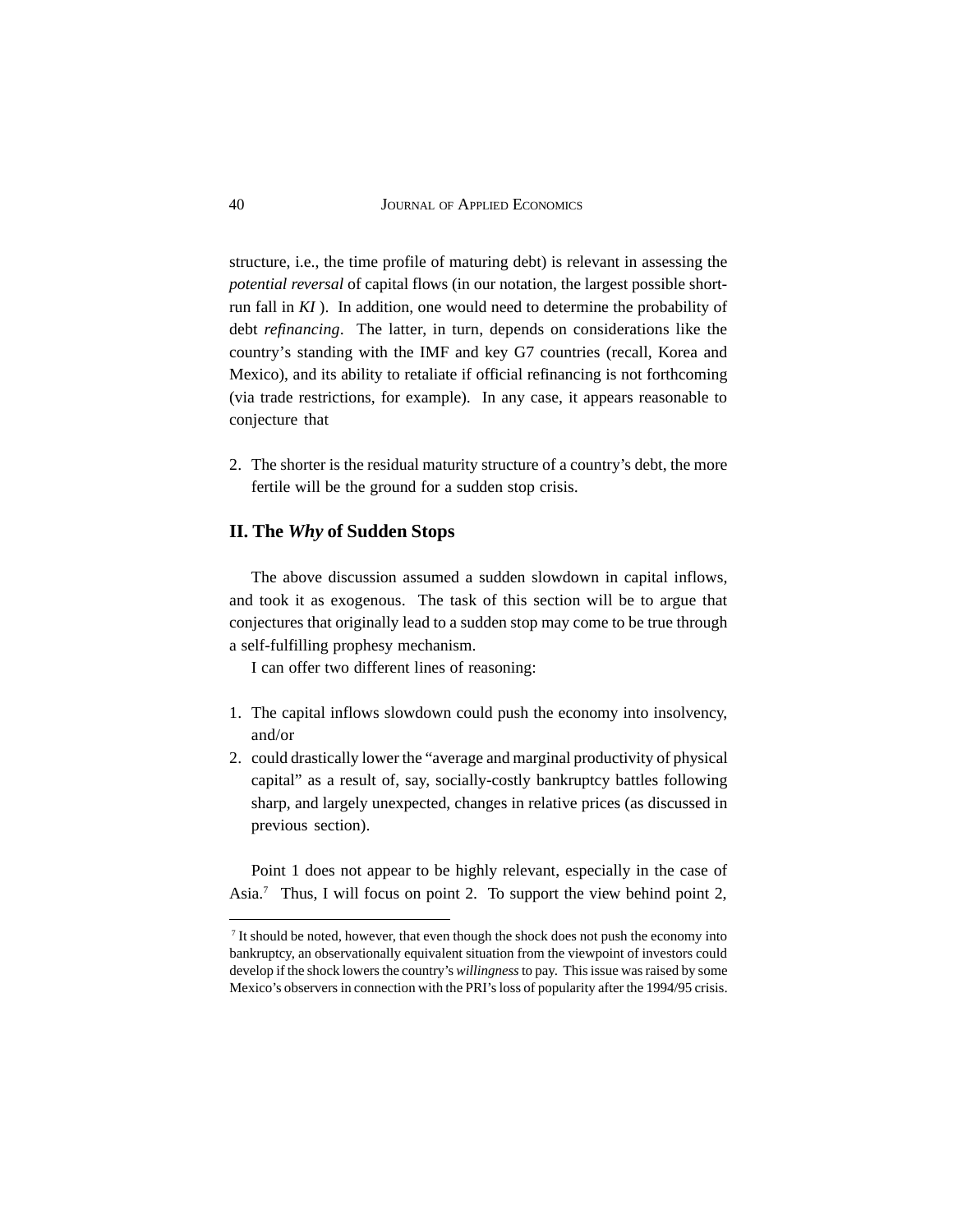first recall that sudden stops are likely to generate across-the-board bankruptcies. In addition, I would argue that

crises that lead to bankruptcies destroy specific human capital (which is complementary with physical capital). **·**

Specific human capital is destroyed for different reasons. For instance, bankruptcy is likely to interfere with the fulfilment of "implicit" contracts. Internal promotion schemes that depend on track records at the firm, for example, may be repudiated after bankruptcy. These schemes are subject to time-inconsistency sustainability problems under the best of circumstances. Hence, it is to be expected that new owners will take advantage of the situation and try to start on a clean slate, writing off implicit contracts and debts. Thus, while bankruptcy procedures take place, incentives inside the firm could be seriously jeopardized, lowering the stock of *effective* human capital. In extreme cases −as after the breakdown of the former Soviet Union− firms are actually cannibalized by employees and managers.

Bankruptcies also produce negative externalities outside individual firms. For example, even in moderately advanced economies, firms rely on interenterprise credit. Thus, the sudden emergence of bankruptcies puts into question not only the solvency of the directly affected firms, but also that of other firms which are −actually or potentially− connected with them through the credit channel. Consequently, all of a sudden more information is needed to assess firms' creditworthiness and, as a result, human capital devoted to production is diverted to financial matters, depressing physical capital's average and marginal productivities. Moreover, even if creditworthiness' assessment were costless, examples can be shown in which credit vanishes until bankruptcy procedures are terminated −as when firms are laid out around a circle and depend on each other for production and credit (see Calvo (1998 b)).

Consequently, an exogenous initial slowdown in capital inflows may destroy output, and incentives to rebuild it. In addition, it may destroy credit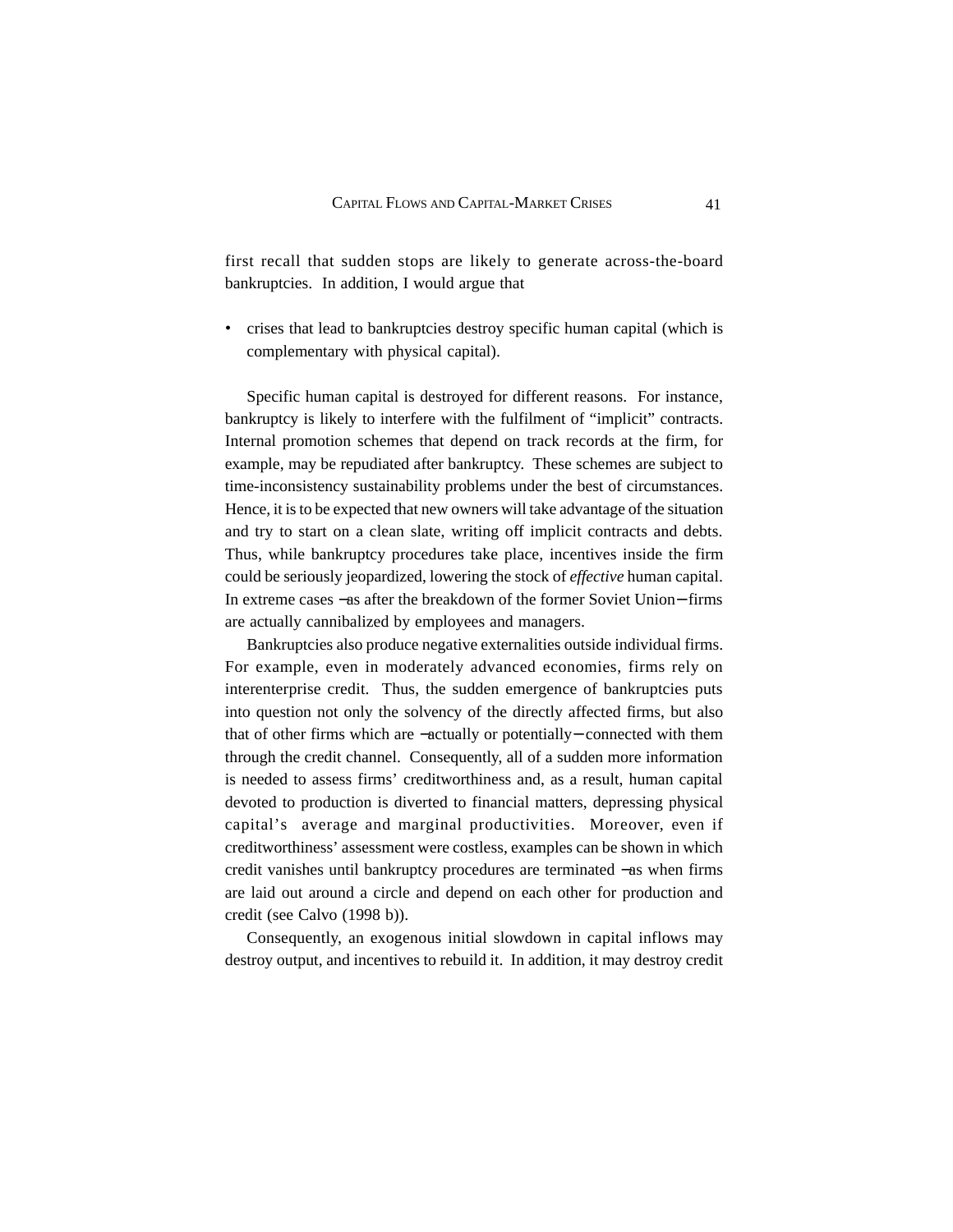channels. The latter is conceivably the most devastating feature of this process because it prevents consumption-smoothing, and ensures that the new temporary equilibrium exhibits a sharp decrease of the relative price of nontradables with respect to tradables (i.e., real depreciation).

The self-fulfilling output collapse prophesy can be further deepened by pro-cyclical policy. Thus, many recently affected countries have either adopted or shadowed IMF-sponsored programs which entail tight fiscal and monetary policy. On the one hand, tight fiscal policy would further depress the relative price of nontradables, likely contributing to deeper and more widespread bankruptcies. On the other hand, tight monetary policy aggravates the credit destruction problem.8

## **IV. The Monetary Economy**

A monetary economy differs from the "real" one in that, instead of identity (1),

$$
KI = CAD + RA
$$
 (3)

where *RA* stands for accumulation of international reserves per unit of time.

Previous discussion fully applies to this case. One key difference, however, is that a slowdown in capital inflows (i.e., a cut in *KI*) could now be met by a loss of reserves (i.e., a fall in *RA*). Therefore, the output/credit collapse associated with a contraction in the *CAD* could be cushioned by a loss of international reserves. However, in practice this is largely illusory.

<sup>&</sup>lt;sup>8</sup> This should not be taken as an indictment of IMF policy in East Asia which, as I understand it, was predicated on the assumption that tight fiscal/monetary policy would enhance policymakers' credibility, and help stem the slowdown of capital inflows. This issue will be revisited in Section VI.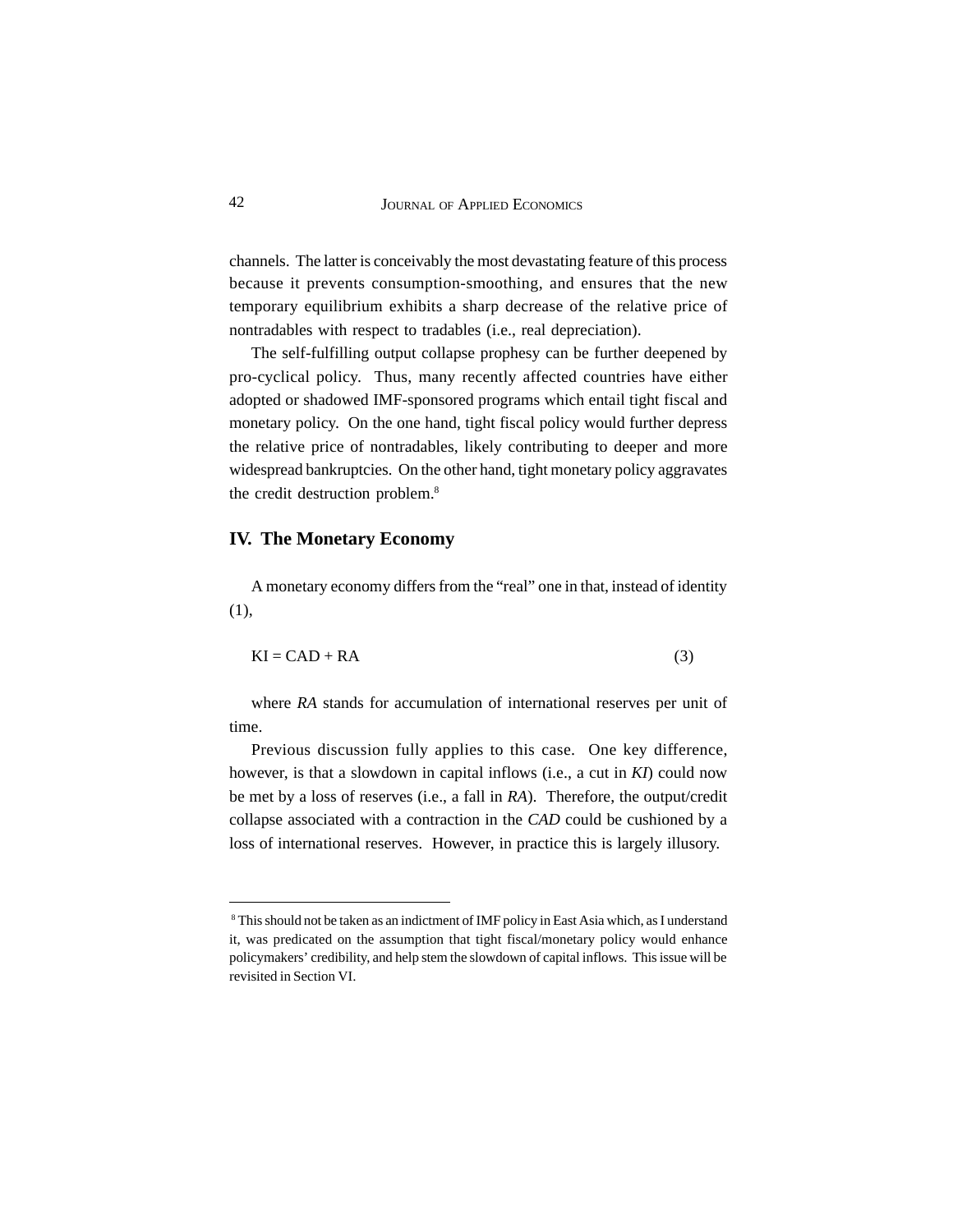*Loss of Reserves.* Consider the following central bank balance-sheet identity (in terms of tradable goods):

$$
R + NDA = H \tag{4}
$$

where *R* and *H* denote international reserves and high-powered money, respectively, and *NDA* denotes net domestic assets (i.e., the difference between *H* and *RA* and, hence, includes with a negative sign, the central bank's certificates of deposit and net worth, and government's deposits at the central bank, among other things). In practice, *R* is likely to increase as a result of the expansion in high-powered money, *H*, and certificates of deposit, but also as a result of an increase in government deposits. The latter could be very significant in countries that embark in massive privatization efforts (e.g., Peru after 1991).

Consider now an exogenous fall in *KI*. If the central bank sticks to its reserves, the economy would essentially go through the same type of adjustment as in the nonmonetary case. To improve over that solution, the central bank would have to find mechanisms that release *R* and, as a consequence, allow *CAD* to fall by a smaller amount than *KI*. A direct way to accomplish this would be to extend loans to those firms and individuals that suddenly found their international credit cut. But this is not easy in practice. Once it is known that the country faces credit rationing, it will be to everyone's advantage to claim that he/she has lost international credit lines.

A capital inflows slowdown is typically associated with an increase in domestic interest rates. Thus, a common procedure is for the central bank to increase *NDA* (through a discount window, for example) to cushion the interest rate rise. A higher *NDA* (keeping international reserves constant), in turn, results in an increase in the stock of high-powered money, *H*, and a devaluation, i.e., a rise in the nominal exchange rate (i.e., the price of foreign in term of domestic currency). However, this does not resolve the adjustment problem because, up to that point, international reserves would not have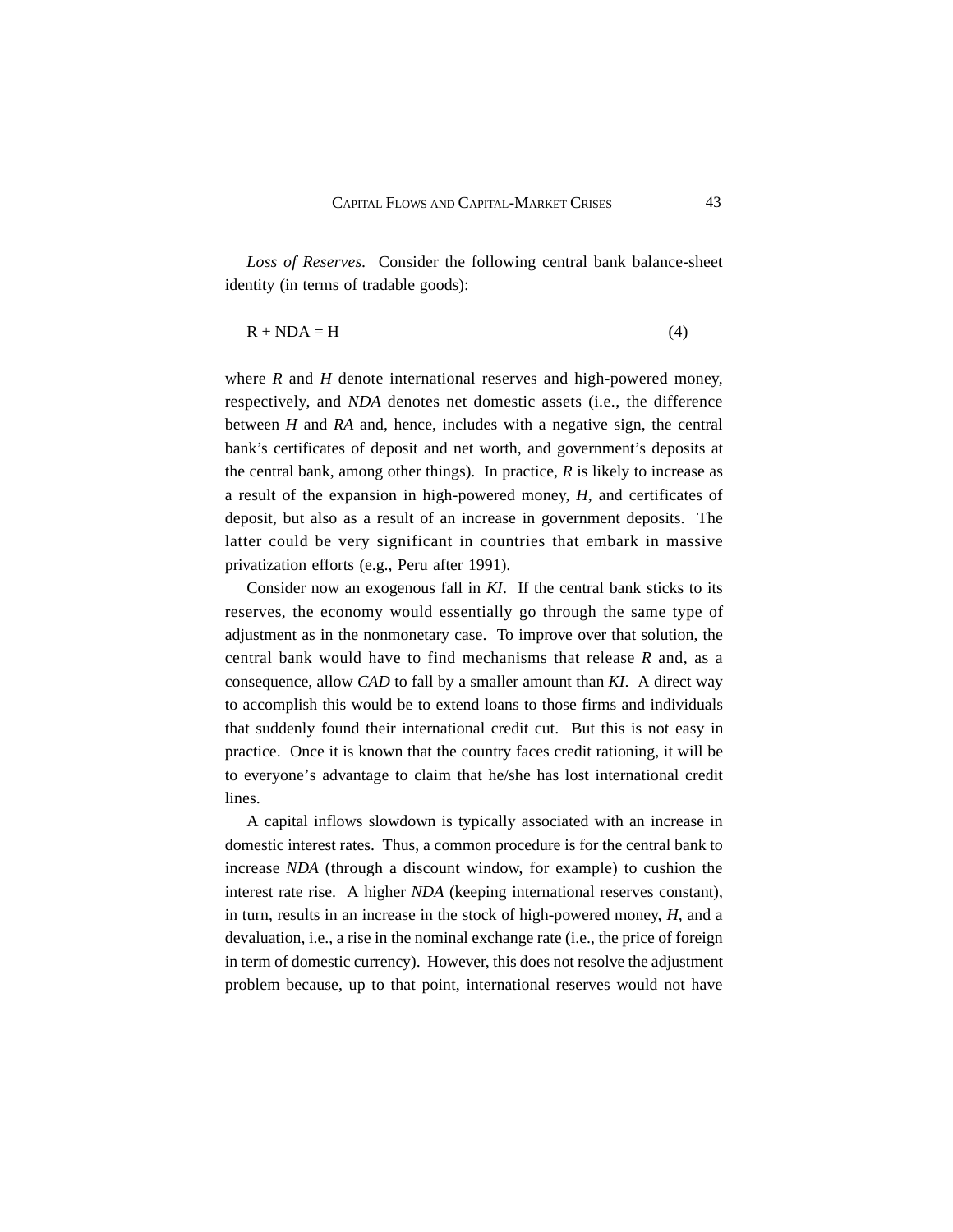been lost. Thus, in order for the mechanism to work, the central bank will have to intervene in the foreign exchange market and release international reserves.

If the country is committed to a fixed (or semi-fixed) exchange rate, this mechanism makes the central bank vulnerable to a speculative attack. The moment this is perceived by the public, they will:

- 1. Lower their demand for assets denominated in domestic currency (most prominently, bonds and bank deposits), and
- 2. Try to convert dollar-denominated liabilities into domestic-currency denominated liabilities.

Recent experience in Mexico and Indonesia shows that reaction 2 could be very powerful because it is usually conducted by firms and banks with access to the international capital market, which have an above-average inhouse financial expertise and information (including *inside* information). Of course, the force of this reaction is likely to increase, the larger is the stock of their dollar-denominated liabilities.

Since reactions 1 and 2 are taking place against a background of tighter international credit, they are likely to further increase all interest rates inside the country: both dollar and domestic currency interest rates. Besides, the rush out of domestic currency assets could exacerbate the fall in capital inflows *KI*.

As noted above, even if the country is not committed to defend the currency, policies that entail reserves losses to cushion the real economy from a slowdown in capital inflows, call for a departure from pure floating, at least momentarily. But, the question arises, could the country release a certain amount of reserves and then go back to floating. Conceivably "yes," but if lower reserves induce a flight from domestic assets, reserves-loss policies could trigger further *KI*'s contraction and, thus, additional downward pressure on the real economy.

In sum, even though the ability to release international reserves could soften the blow of a sudden cut in capital inflows, recent experience, backed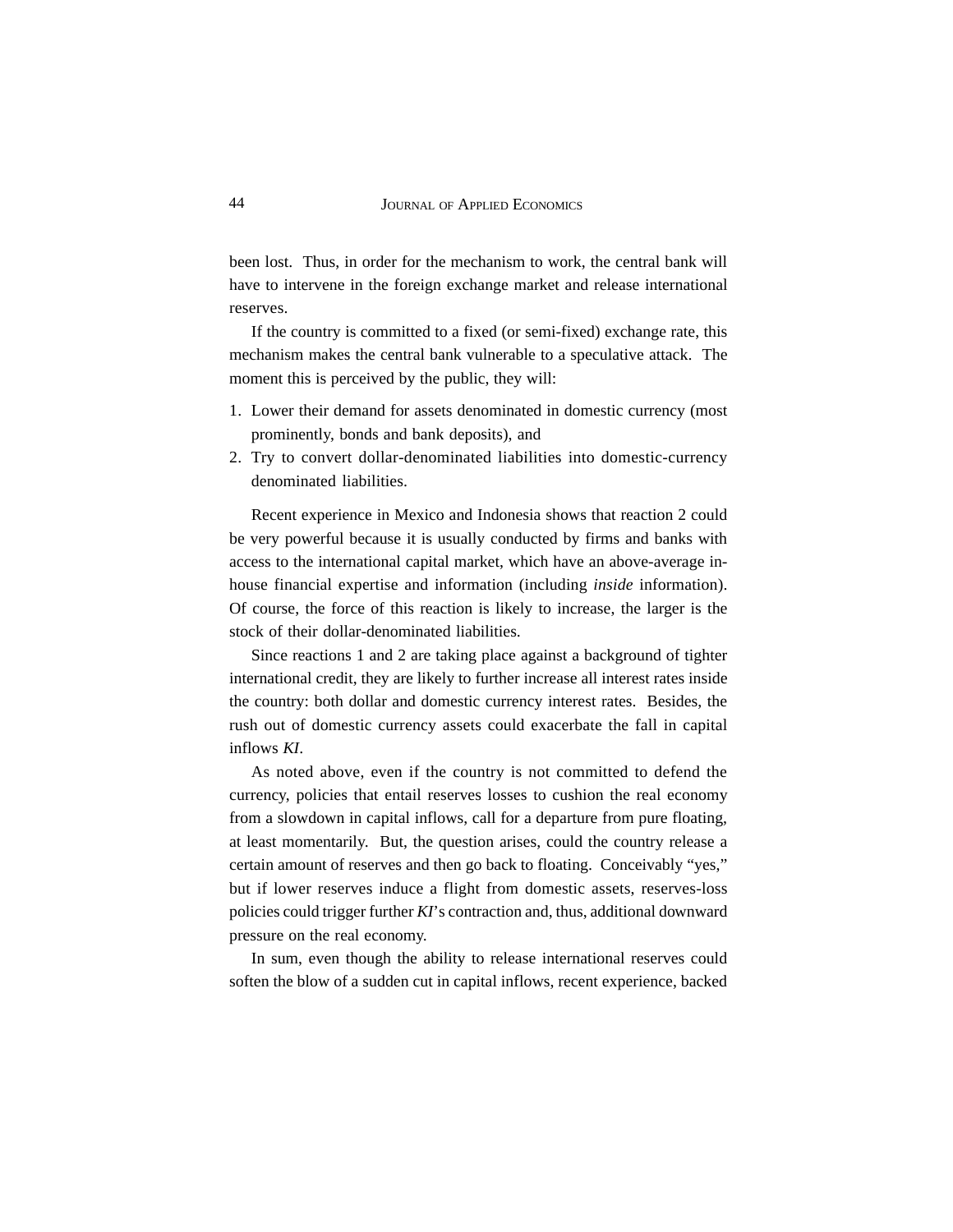by basic economic reasoning, suggests that doing it properly could be a major feat.

*Sticky Prices.* A monetary economy introduces the realistic possibility of sticky prices and wages. This adds a keynesian channel through which a cut in the current account deficit can have a depressive effect on output, independently of the channels emphasized in previous section. However, keynesian considerations typically conjure up the possibility of avoiding major output loss by means of counter cyclical monetary policy or, more specifically, currency devaluation. However, although this policy could certainly speed up reaching the neoclassical set of relative prices associated with lower *KI*, it does not necessarily help to bypass financial crisis. This is clearly the case if debt is denominated in foreign exchange. The devaluation helps rising the relative price of tradable goods with respect to nontradables, but if nontradables sector took dollar-denominated debt, the problem would be identical to that discussed in previous section.

Would the situation be much better if debt in the nontradables sector was denominated in domestic currency? The answer is likely "no." Devaluations prompted by crises are usually accompanied by higher nominal and real interest rates (witness Mexico in 1995, and Korea in 1998). This is so because those devaluations are, by and large, involuntary, raising doubts about the government's ability to control over key macro variables.<sup>9</sup> Hence, the real interest rates in terms of both nontradables and tradables rises, implying a mounting debt burden. Thus, the main difference between dollar and domestic-currency denominated debt is timing: with dollar debts financial distress brought about by devaluation is instantaneous, while with domesticcurrency denominated debt it may surface only after several months or even years.10

<sup>9</sup> However, some observers would claim that higher interest rates are induced by IMF type policy.

<sup>&</sup>lt;sup>10</sup> Thus, for example, according to some reports, Mexico's banking difficulties associated with the Tequila crisis are still simmering in the background.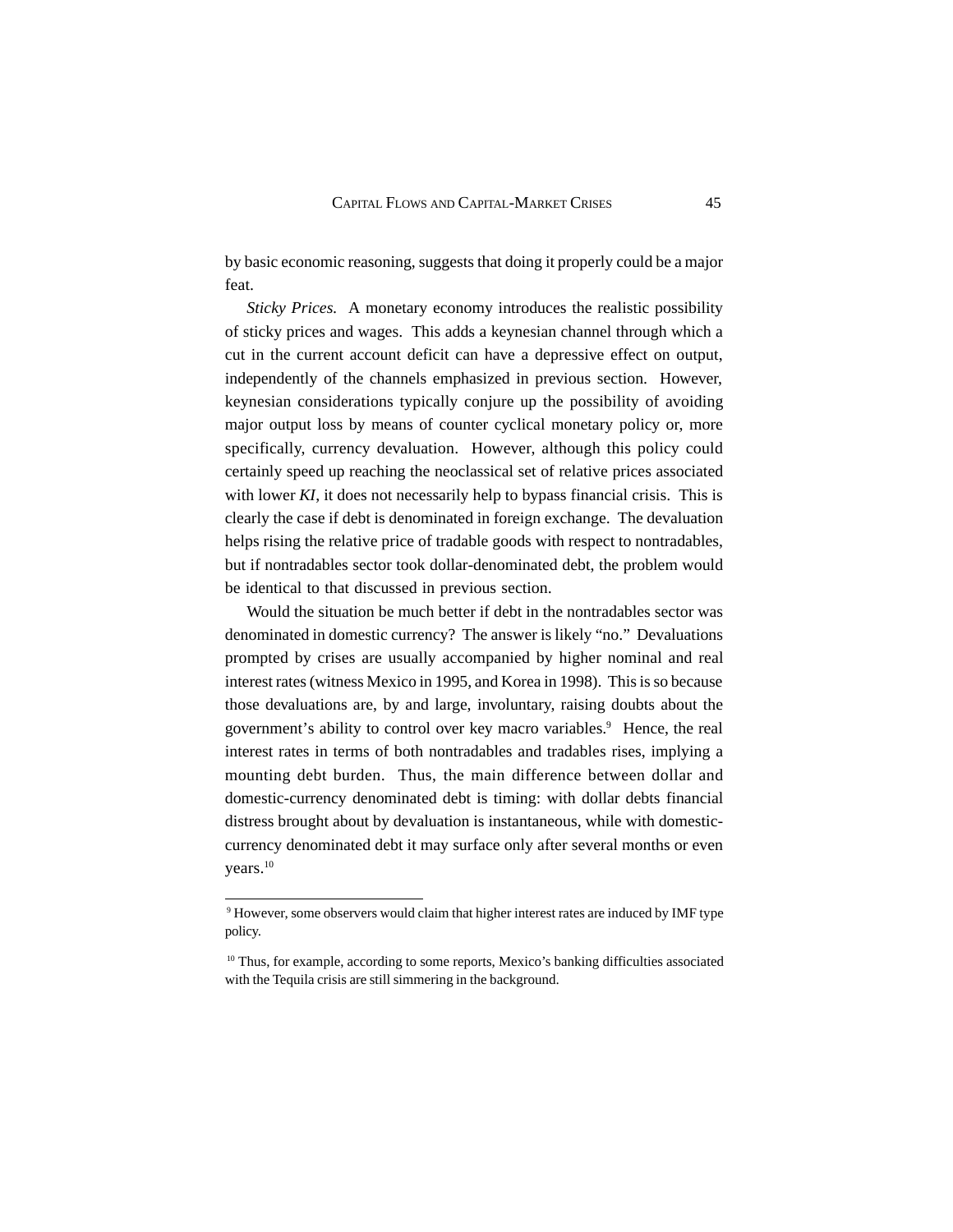## **V. What's** *International* **About All That?**

The above discussion could have been carried out in terms of regions within a given country (e.g., Provinces, States). Once identified, each region would have a well-defined *KI* and *CAD*, so the same story could be told with just minor presentation changes. However, although self-fulfilling prophesies can occur in a national context, there are important *international* characteristics that would be absent. As a general rule:

- 1. Countries, as opposed to regions, are shielded by sovereignty clauses. In particular, countries are less constrained than regions in choosing fiscal and monetary policy, e.g., countries can devalue. Thus, in a way, countries are more able to "repudiate" earlier commitments (e.g., policy commitments).
- 2. For legal and cultural reasons, labor mobility across countries is markedly less responsive to cyclical fluctuations than across regions and, thus, expected lifetime labor income reflect more local conditions in countries than in regions.

Point 1 implies that, controlling for natural risks, $11$  "country risks" are bound to include more non-natural factors (e.g., political factors) than "region risks." Assessing non-natural risks could be more costly in crisis-stricken economies because the political situation in many of them is in a state of flux (recall Mexico, Korea, Indonesia) and, in some cases, because they have a relatively young − and, thus, not much "tried by fire" − economic system (Argentina). As shown in Calvo and Mendoza (1997), high risk-assessment costs makes herding more likely. Moreover, in this context, the probability of herding is even higher if credit runs produce (and/or are expected to produce) negative effects of their own, as discussed in previous sections.

<sup>11</sup> Natural factors include, for instance, floods and earthquakes that are not subject to *shortrun* direct human control.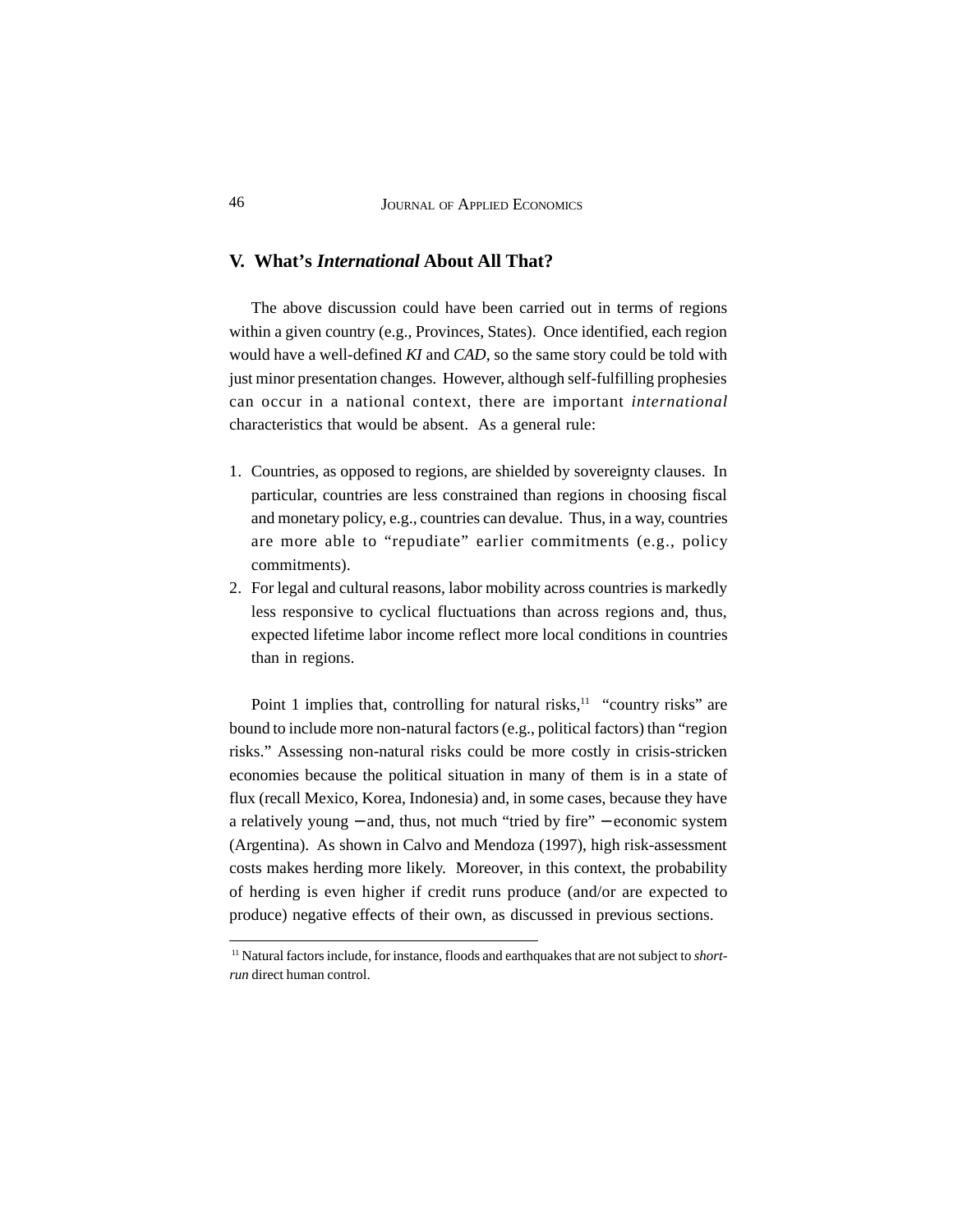Point 2 implies that national politicians are more likely to be asked by their constituents to implement new policies if hit by crisis, contributing to country risk. Moreover, the higher correlation between a country's cycle and its citizen's expected lifetime income as compared to regions (i.e., the correlation between a region's cycle and its present inhabitant's lifetime income), implies that a country's aggregate demand will have a larger effect on its real exchange rate than in a region. Moreover, lower international labor mobility implies that after-crisis depreciations of the real exchange are likely to be more persistent in countries than in regions. All of which leads to the conjecture that a cut in *KI* contributes to deeper and longer-lasting financial crises in sovereign countries than in regions.

### **VI. Conclusions and Policy Discussion**

## **Conclusions**

- 1. High negative swings in capital inflows -i.e., sudden stops- are dangerous. They may result in bankruptcies, and destruction of human capital and local credit channels.
- 2. Large current account deficits are dangerous *independently on how they are financed*. This is so because in order to keep the same current account deficit "new money" is necessary, and the latter is hard to get during sudden stops.
- 3. The negative effects of a cut in capital inflows are likely to increase, the higher is the marginal propensity to spend on nontradables. Thus, assuming that consumption is more nontradable-intensive than investment, the higher the share of consumption financed by capital inflows, the stronger is likely to be the negative impact of a future sudden stop.
- 4. Short-term financing may add to those risks to the extent that they contribute to generate larger slowdowns in capital inflows (or downright outflows).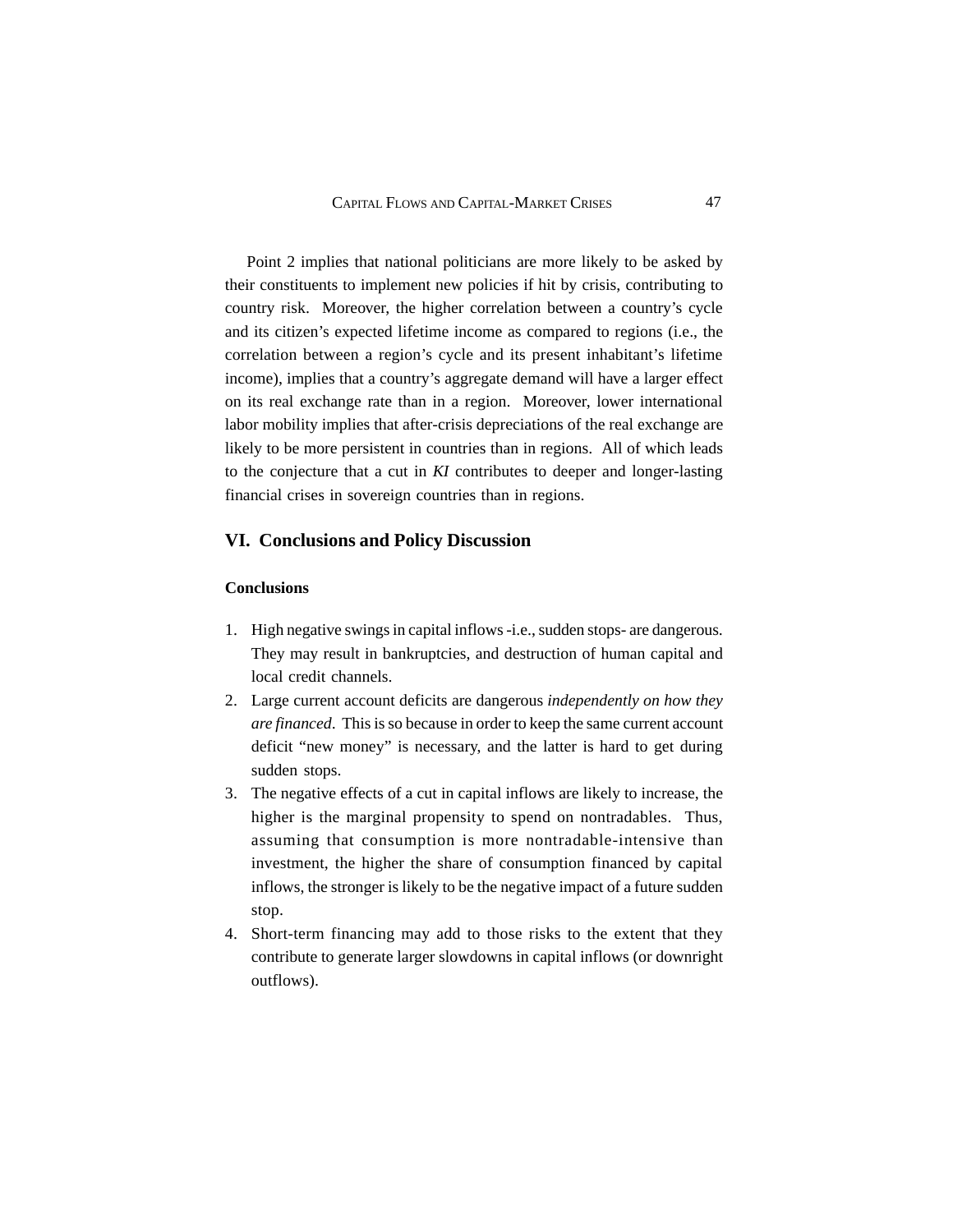#### **Policy Discussion**

- 1. The financial sector is at the center of the action and directly, or indirectly, must be the key to the solution.
- 2. Given the different forms that financial transactions can quickly take, partial solutions may be ineffective and highly distorting. Thus, controls on (international) capital flows could be ineffective unless they are accompanied by suitable regulations of the *domestic* capital market.
- 3. Financial sector policies should cover the whole financial system, including domestic transactions, especially those done through institutions that are under the tutelage of the central bank. This is so because the central bank usually offers free deposit insurance and, thus, a financial crisis could represent a large fiscal burden (recall Chile, Mexico and Venezuela).
- 4 Financially closed and underdeveloped systems (e.g., India's) should *not* be encouraged to liberalize the financial sector in one fell swoop. Financial reform should be gradual and should not outpace equity financing. Policymakers should keep an eye on firms' leverage ratios (i.e., bond/equity ratios).
- 5. However, financially open systems (e.g., Argentina's and New Zealand's) should be kept that way and should be complemented with iron-clad rules that make the country resemble a region of a stable country (Argentina's Currency Board is a good example).
- 6. There is no contradiction between advices 4 and 5. Financial liberalization generates large "capital flows" from, for example, consumers to firms which, since information is limited, are likely to take the form of short-term credit. Thus, these flows are easily reverted, and could cause serious financial trouble. Moreover, financial liberalization may generate large (international) capital inflows through capital repatriation, with similar potentially dangerous results. In contrast, if the financial system is already liberalized, much of the above-mentioned risks may have already been incurred, and the expectation that flows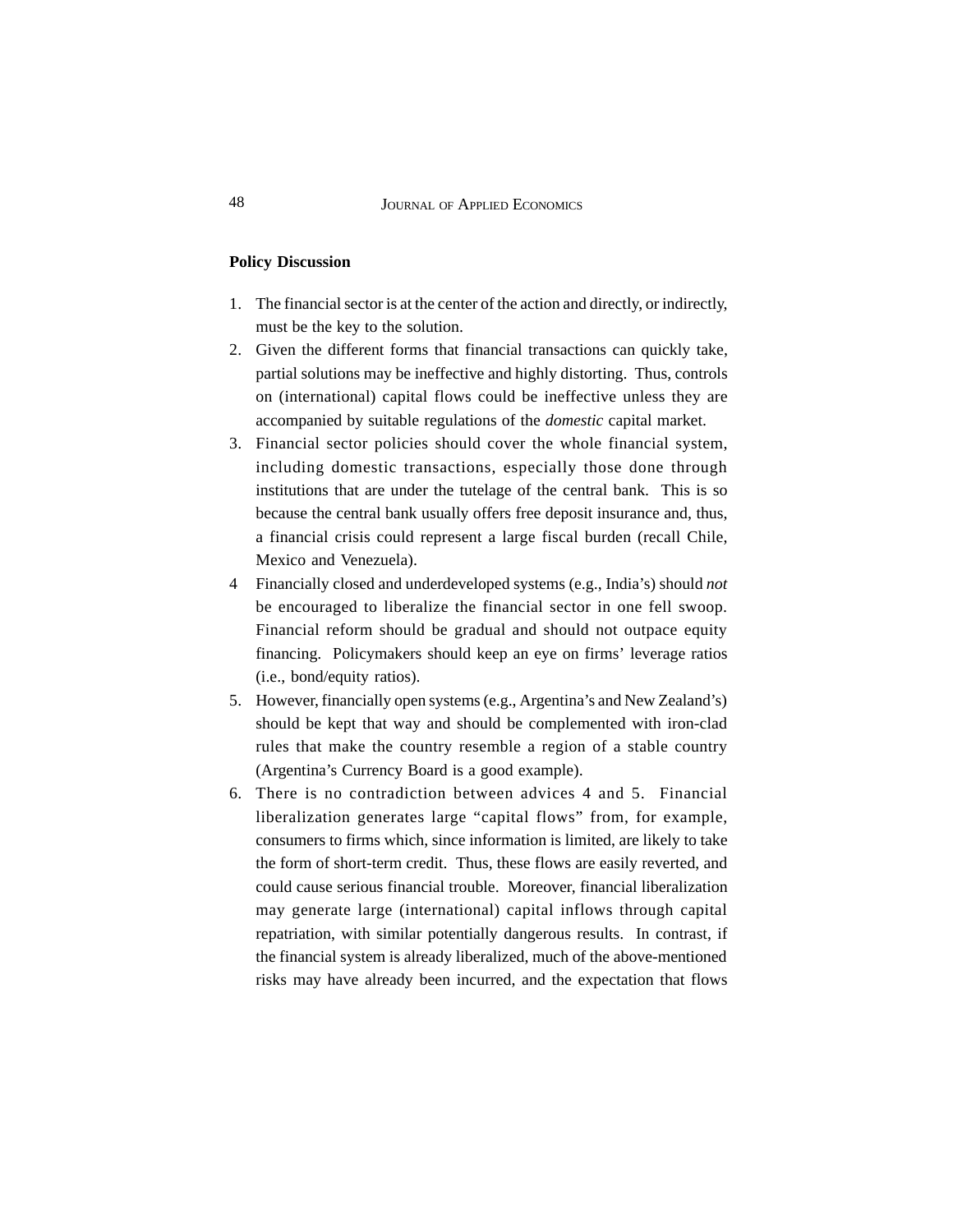will be taxed or trampled with may generate a run causing, not averting, a crisis.

- 7. Efficient bankruptcy regulations are essential to prevent liquidity crises to result in major destruction of specific human capital.
- 8. Policy in the aftermath of crisis. A sudden stop in capital inflows signifies, as a general rule, a serious blow to the economy. Standard offsetting monetary and fiscal policies are likely to be of little use. Large devaluations and easy money are unlikely to be of much use for reasons discussed above. Lax fiscal policy makes no sense when external financing becomes a serious constraint. Thus, it seems that a reasonable course of action would be a monetary policy aimed at price stability and a fiscal policy that does not further constrain aggregate demand in the short run, and moves towards a balanced budget. $12$

#### **Appendix. Mechanics of a Financial Crisis**

A key assumption in the above analysis is that an unanticipated cut in the *CAD* may result in financial disarray due to the associated decline in the relative price of nontradables. I will now show the assumption's plausibility by means of a simple model.

Consider first a two-period non-monetary endowment economy with one homogeneous tradable good. The economy faces a perfect capital market and a constant real interest rate which, without loss of generality, we assume to be zero. The country is small, both in the output and capital markets, and there are no trade or capital mobility barriers. Denoting  $y_t$  endowment at time  $t, t = 1, 2$ , we assume

<sup>&</sup>lt;sup>12</sup> These fiscal policy objectives may not be easy to attain. To do so it may be necessary, for instance, to increase taxes and government expenditures in such a way that the former exceeds the latter, but does not revert the expansionary effects of government expenditures -quite a "balancing act" in the aftermath of crisis! It is worth noting that, in contrast, in all crisis-stricken countries government expenditures were cut, and taxes raised.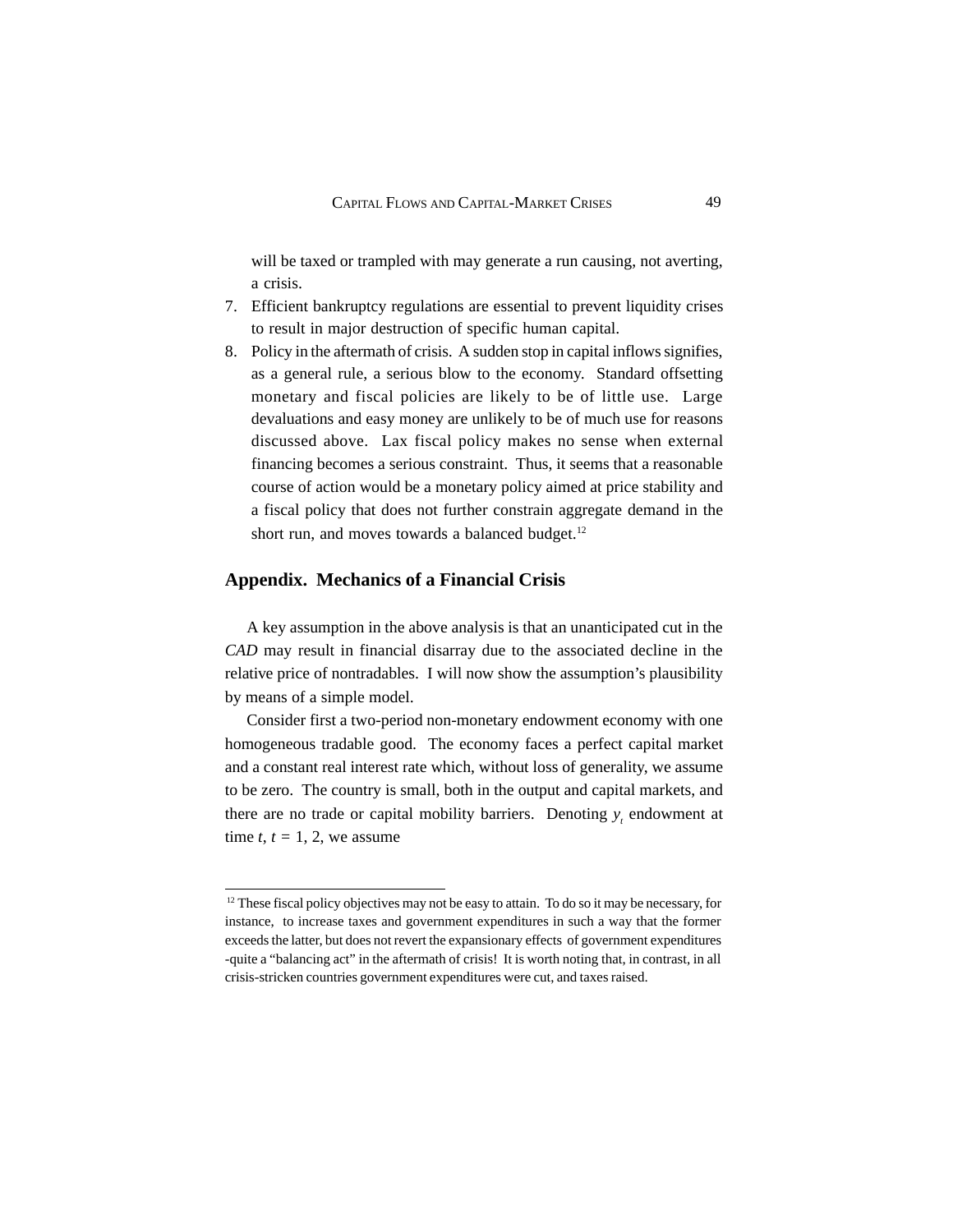$$
y_1 = 0, \text{ and } y_2 > 0. \tag{5}
$$

The utility function of the representative individual takes the following form:

$$
u\left(\mathbf{c}_1\right) + u\left(\mathbf{c}_2\right),\tag{6}
$$

where  $c_t$ ,  $t = 1, 2$ , stands for consumption in period *t*, and *u* is an increasing, strictly concave and differentiable function on the non-negative real line.

Assuming no initial wealth, the relevant Lagrangean for a Social Planner attempting to maximize the representative's individual welfare takes the following form:

$$
u(c_1) + u(c_2) + \lambda (y_2 - c_1 - c_2). \tag{7}
$$

Hence, at an interior maximum:

$$
u < c_1 = c_2 = \frac{1}{2} \quad y_2 \tag{8}
$$

Clearly, the planner's optimum is decentralizable into a competitive equilibrium. Therefore, in equilibrium the economy exhibits a  $CAD = y_2/2$ in period 1. Under the present circumstances, it is hard to argue that a cut in the *CAD* in period 1 will cause any damage to the supply side (even if we relax the assumption of exogenous endowments and assume that output is produced). Hence, a momentary loss of international credit in period 1 will quickly be offset by new funds from other credit sources.

I will now introduce nontradable goods, and modify the utility function as follows:

$$
u(c_1) + u(h) + u(c_2), \tag{9}
$$

where *h* denotes consumption of nontradables (home goods, houses) in period 1. I assume that one unit of nontradable is produced with one unit of tradable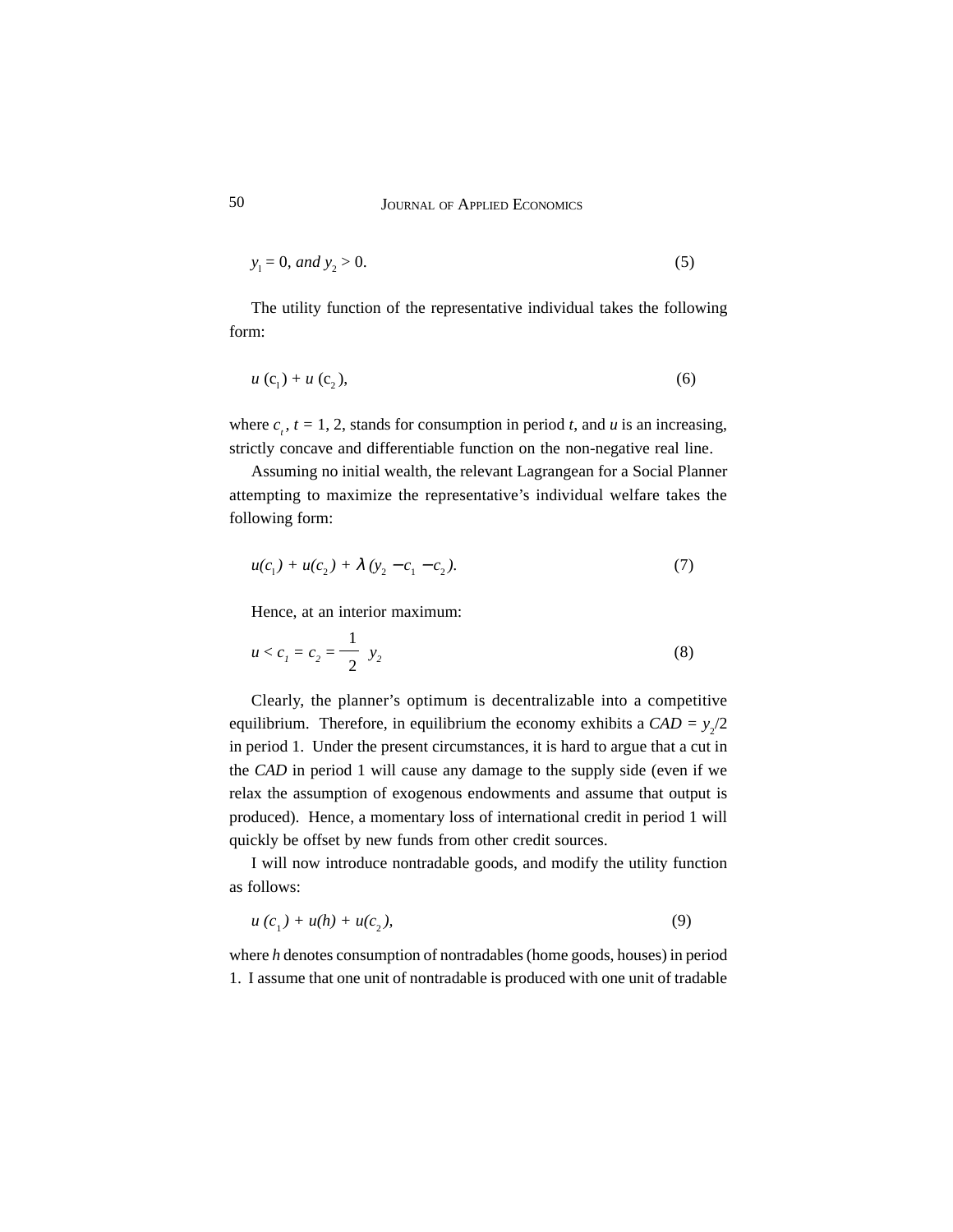in period 0 (so now the economy exhibits three periods, although nothing momentous happens in period 0, except for the capital market transaction referred to above). Again, the Social Planner's Lagrangean can be written as follows:

$$
u(c_1) + u(h) + u(c_2) + \lambda (y_2 - c_1 - c_2 - h)
$$
\n(10)

Hence, at interior maximum:

$$
0 < c_1 = c_2 = h = 2 y_2 \tag{11}
$$

The situation looks very similar to the previous model and, in a sense, it is. For example, the solution described in expression (11) is a competitive equilibrium. There is a *CAD* at the beginning (here, periods 0 and 1), followed by a current account surplus at the end. However, there is now a capital account transaction in period 0 that may sour if relative prices in period 1 are different from those expected at time 0.

Let us consider the case in which *h* is borrowed by the representative individual in period 0 to produce *h* units of nontradables in period 1. At equilibrium, the relative price of nontradables with respect to tradables in period 1, *p,* satisfies:

$$
p = \frac{u'(h)}{u'(c_2)} = 1,
$$
\n(12)

where equality to unity holds in the equilibrium described by expression (11). Such an equilibrium requires a  $CAD = c_1 = y_2/3$ . Thus, if, for example, individuals are unable to borrow as planned in period 1 and, thus,  $c_1 < y_2/3$ , then  $p = u'(y_2/3)/u'(c_1) < 1$ . Consider the case in which the individual borrowed under the assumption that equilibrium (11) would hold. Expected profit in period 0,  $\pi$ , satisfies:

$$
\pi = (p - 1)h\tag{13}
$$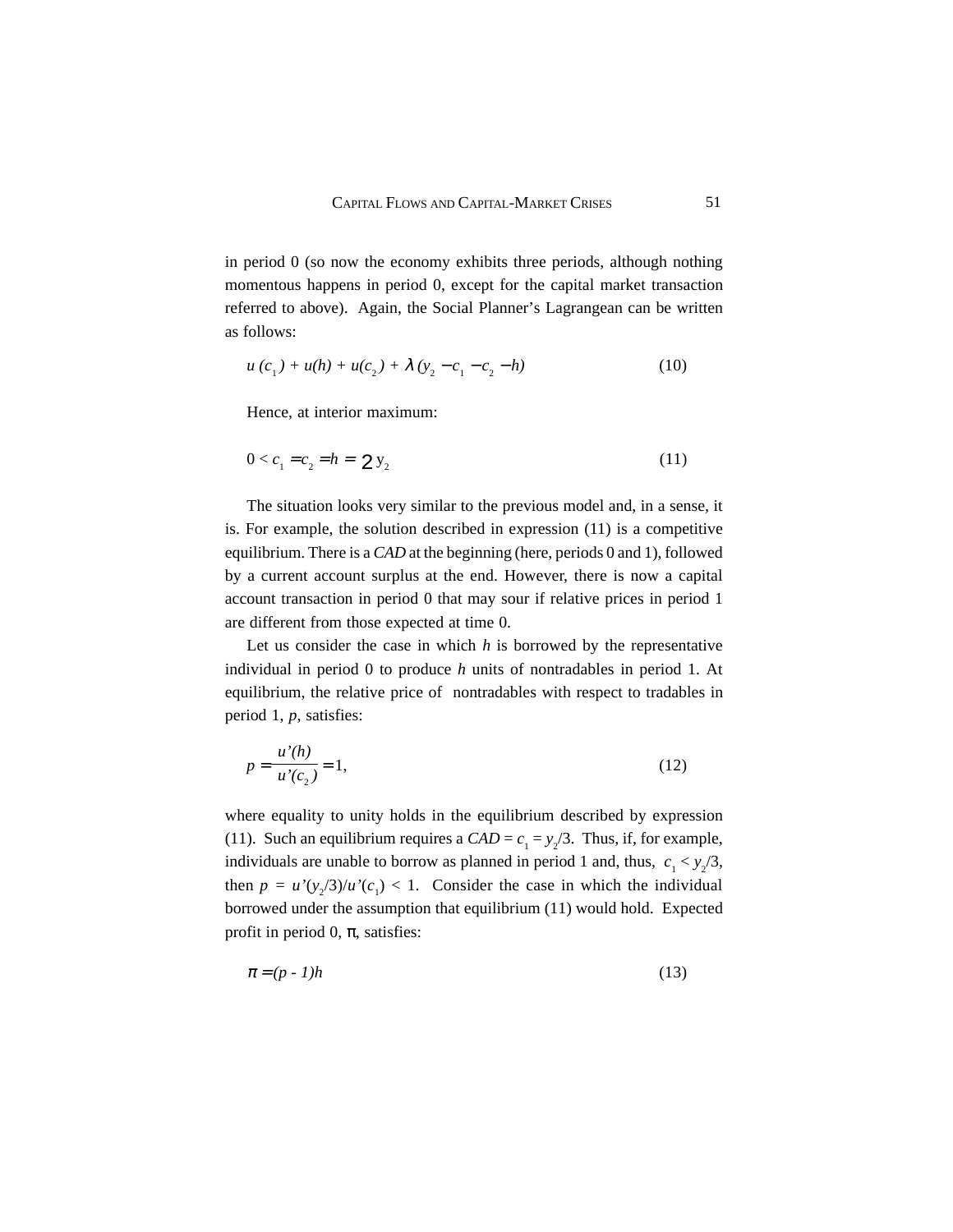Hence, given (12),  $\pi = 0$ . However, as noted, if the individual is unable to borrow as planned,  $p < 1$ , and, hence,  $\pi < 0$ . Consequently, if individuals set up limited-liability firms to carry out this project in period 0, those firms would become technically bankrupt in period 1 if the *CAD* in period 1 were smaller than planned. Moreover, in the present setup, even if individuals were fully liable, they could not repay their debt in full in period 1 because, by assumption, period 1 endowment income is zero.

If bankruptcy carried no social or individual cost, the world capital market should be able quickly to restore credit and allow the representative individual to carry out his/her original plan, preventing bankruptcy. However, aside from the observation that bankruptcies *are* in actuality very costly, bankruptcies involve legal procedures that, at the very least, involve *verification* costs. In the present setup, ensuring that the debt will be repaid in period 2 (instead of period 1 as in the original contract) requires legal paperwork.

To illustrate the effect of bankruptcy cost, consider the simple case in which bankruptcy costs are fixed, independently of size of default.<sup>13</sup> Let the fixed cost (in terms of tradables) be denoted by  $\kappa$  (in addition to the cost of repaying the principal *h*). This implies that the cost of serving the debt is higher with than without bankruptcy (a sensible assumption). Therefore, after bankruptcy in period 1, the representative individual's budget constraint satisfies (recalling equation (11)):

$$
c_1 + c_2 = y_2 - h - \kappa = \frac{2}{3} y_2 - \kappa
$$
 (14)

Hence, by utility function (9), it follows that

$$
c_1 + c_2 = \frac{y_2}{3} - \frac{\kappa}{2} < \frac{y_2}{3} \tag{15}
$$

<sup>&</sup>lt;sup>13</sup> Same implications are obtained if (1) bankruptcy costs are proportional to  $(1 - p)h$ , i.e., default's size, and the factor of proportionality is greater than unity, and (2) the marginal utility function is iso-elastic, and elasticity is larger than one.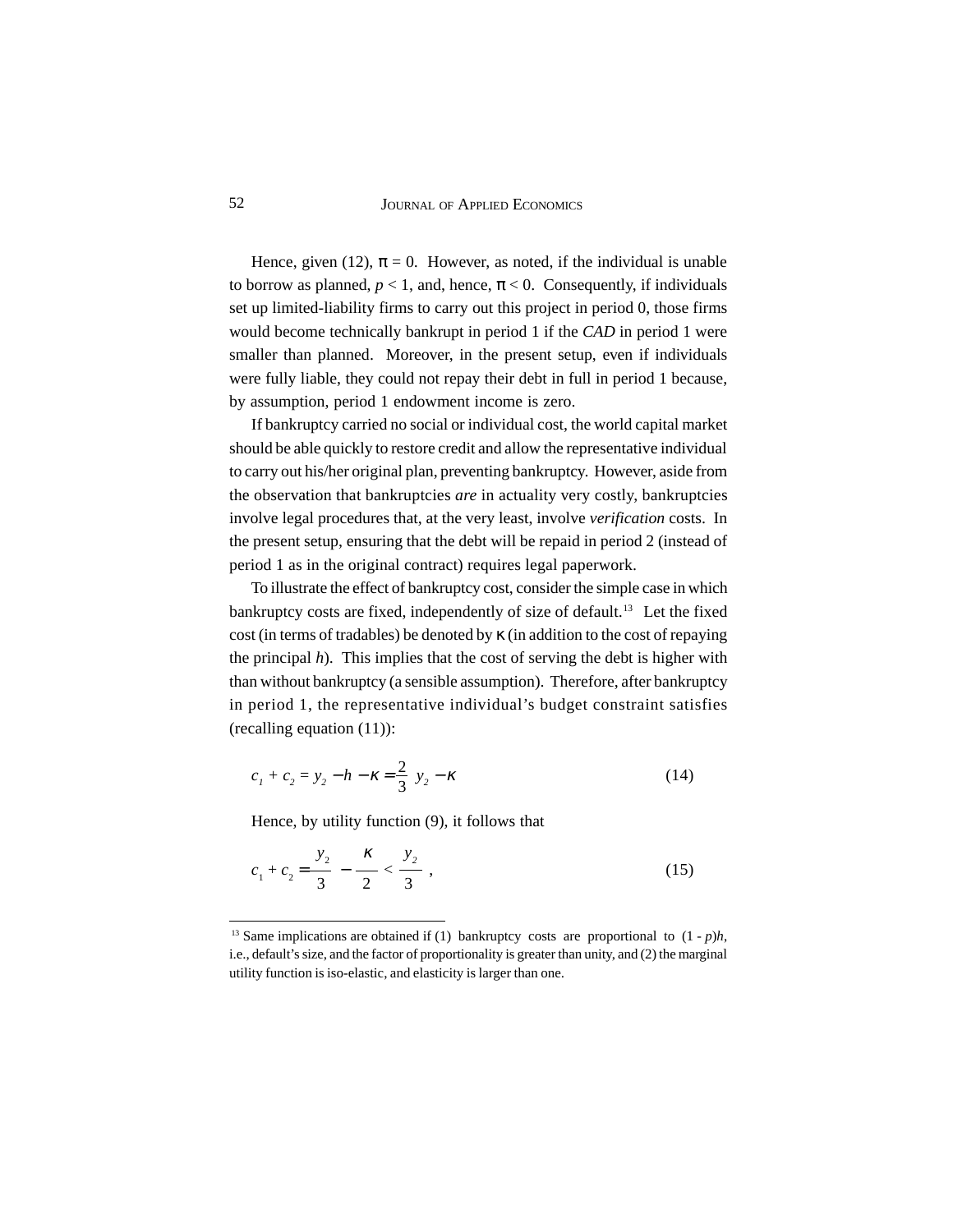and

$$
p = \frac{u'(h)}{u'(c_1)} = \frac{u'\left(\frac{y_s}{3}\right)}{u'\left(\frac{y_2}{3} - \frac{\kappa}{2}\right)} < 1
$$
 (16)

implying bankruptcy. Moreover, since  $c_1$  falls relative to the nobankruptcy solution, bankruptcy is associated with a lower *CAD* in period 1.

In the present model bankruptcy costs are a black box but the analysis shows the crucial role that financial difficulties may play when a country is forced to lower its *CAD*. Shedding light on the black box appears to be an important area for further research.<sup>14</sup>

It is worth pointing out that bankruptcy costs are, in principle, independent of whether the original investment in the nontradables sector was done by domestic or foreign residents (i.e., foreign direct investment), to the extent that bankruptcy costs cannot be shifted to foreign residents. However, the situation would be different if the original investment was:

- equity financed since, in that case, period 1 losses could be partially shifted to equity holders, lowering bankruptcy probabilities,<sup>15</sup> or
- financed through two-period bonds since, under those circumstances, bankruptcy will only materialize in period 2 when endowment income is positive, possibly cutting on bankruptcy's paperwork.16

In any case, these observations suggest that equity financing and longterm loans may help shield the economy from sudden stop crises, as conjectured in Section II.

 $14$  For a related discussion, see Calvo (1998 b).

<sup>&</sup>lt;sup>15</sup> In the present example equity financing would, by necessity, have to be undertaken by foreign residents because, by assumption, domestic residents have no endowment income in period 0.

<sup>&</sup>lt;sup>16</sup> Notice, however, that bankruptcy may not be prevented if firms are covered by limitedliability clauses.